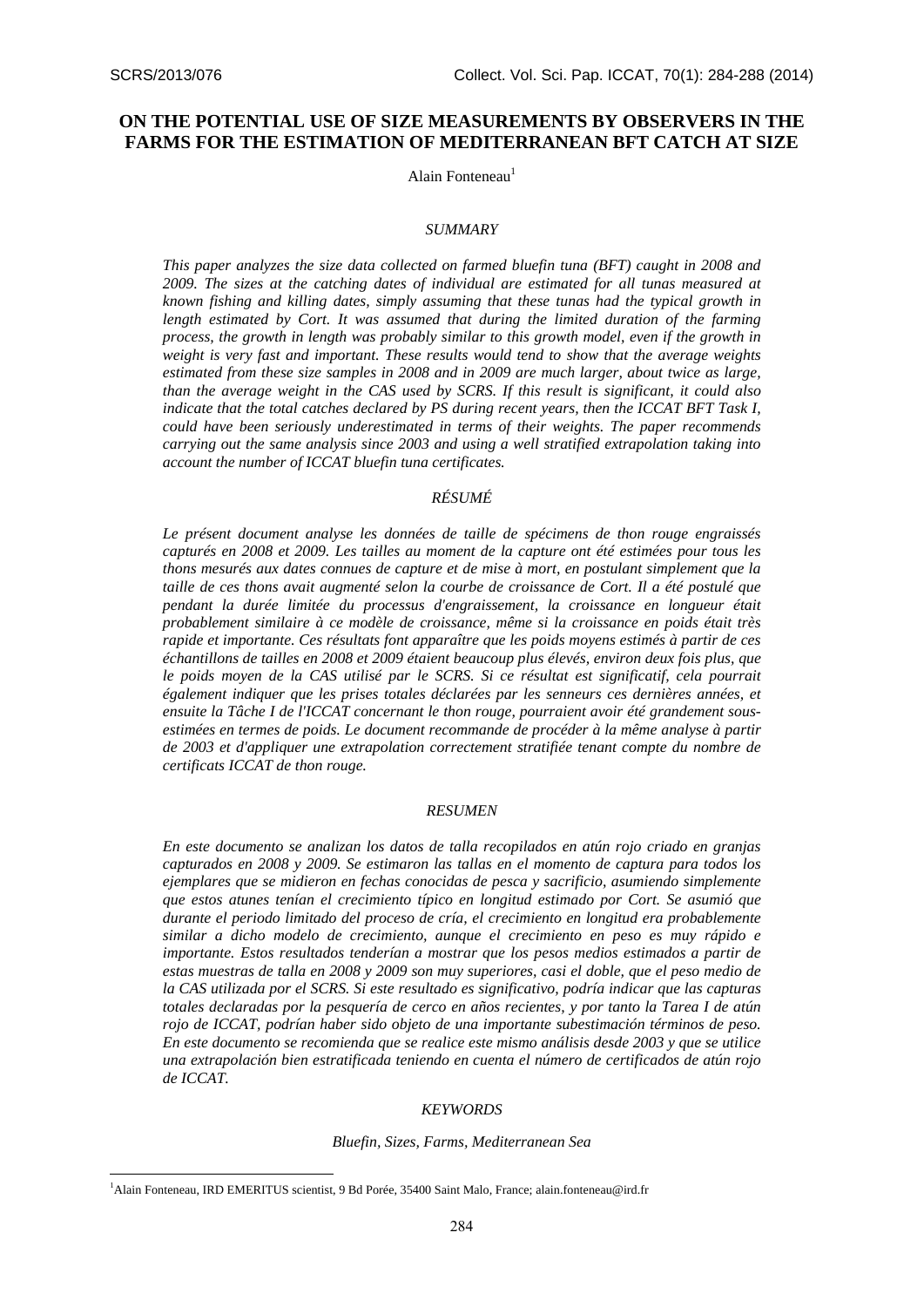## **1. Introduction**

The SCRS 2012 report contains the following statement that:

*"Progress has been made over the last years, but current information that consists in individual weight after fattening remain too uncertain to be used within stock assessment models. Therefore, real size samples at time of the catch are still required"* 

We would totally agree that sizes at capture (CAS) are deeply needed by SCRS scientists to do the BFT stock assessments. However:

- a) when there was a severe lack of real size data on the BFT catches during recent years, due to the farming process of BFT caught by PS, there is a serious danger that the BFT CAS data presently estimated and used by SCRS have no real scientific value and remain widely questionable.
- b) we hypothesize that the large numbers of size measurement that have been done during recent years (since 2003?) under a full scientific control of observers should allow to estimate sizes at the fishing date: at least for the sub sample of tunas that have been measured by scientists at a known date and with a known fishing date.

This paper will try to do a first review of this prospect. This work done by a tropical tuna scientist will be solely indicative and preliminary, due to our lack of knowledge in the BFT farming process and because most of the size data from farm observers are nor yet fully available to scientists. This first analysis will be done on the subset of size data available for the years 2008 and 2009.

## **2. Data and method**

The size data available in October 2012 for the years 2008 and 2009 have been used. This work has been done on all the size data of tunas measured with a known fishing date and then known durations in the farms. A total of 5494 and of 2641 individuals have been kept following these rules during the years 2008 and 2009. Their average farmed durations was of 6.2 and 5.8 months. The size at the fishing date has been estimated for each individual tuna assuming that these tunas have been following the Cort 1992 growth curve. It has been assumed that the growth in length of BFT during their farming time (most often less than 1 year) was not heavily biaised by the farming process, even if of course the condition factors and the weight of these tuna are extremely variable, the weight of these farmed BFT being probably larger than for most tunas caught at sea. These sizes of measured BFT have been extrapolated to the total TASKI of PS, assuming that this today catches are OK, and compared to the official CAS of PS presently estimated by SCRS for the same 2 years. It is clear that a real data processing of farm sizes should be stratified by fishing zones in the future data processing of farms size measurements to take into account the geographical heterogeneity of BFT sizes caught in the Med.

## **3. Results**

The observed size at killing and the estimated sizes at the fishing dates are shown for the 2 studied years by figure 1 and 2. These figures are showing that the histograms of sampled sizes are showing a moderate variance and few anomalies. They are also showing that the estimated growth in size between catch and killing in the farms would be quite moderate (if farmed BFT are following Cort's growth). These sampled sizes have been extrapolated to the declared catches of PS, and these CAS estimated for 2008 & 2009 are shown by figure 3. These CAS estimated from farm measurements can usefully be compared to the present CAS of SCRS for the 2 studied years 2008 and 2009, and this comparison is shown by figures 4 & 5. These figures are showing that the today SCRS CAS are quite chaotic in their numbers caught, at least using 1 cm size intervals. This extreme variability was not fully visible in SCRS reports, but it would appear to be totally unrealistic, being probably due to the artificial process allowing to estimate the sizes of fish caught: most of these sizes are artificial ones, and not based on real scientific size sampling (Labelle et al ) as the sampling done in the farms. The comparison between the SCRS CAS 2012 and our CAS estimated from farms also shows major differences in the size distribution and average weights in the 2 data sets: much more large BFT in the farm samples than in the SCRS CAS, and estimated average weights at the fishing dates that are multiplied by a factor of 2 in the farm samples.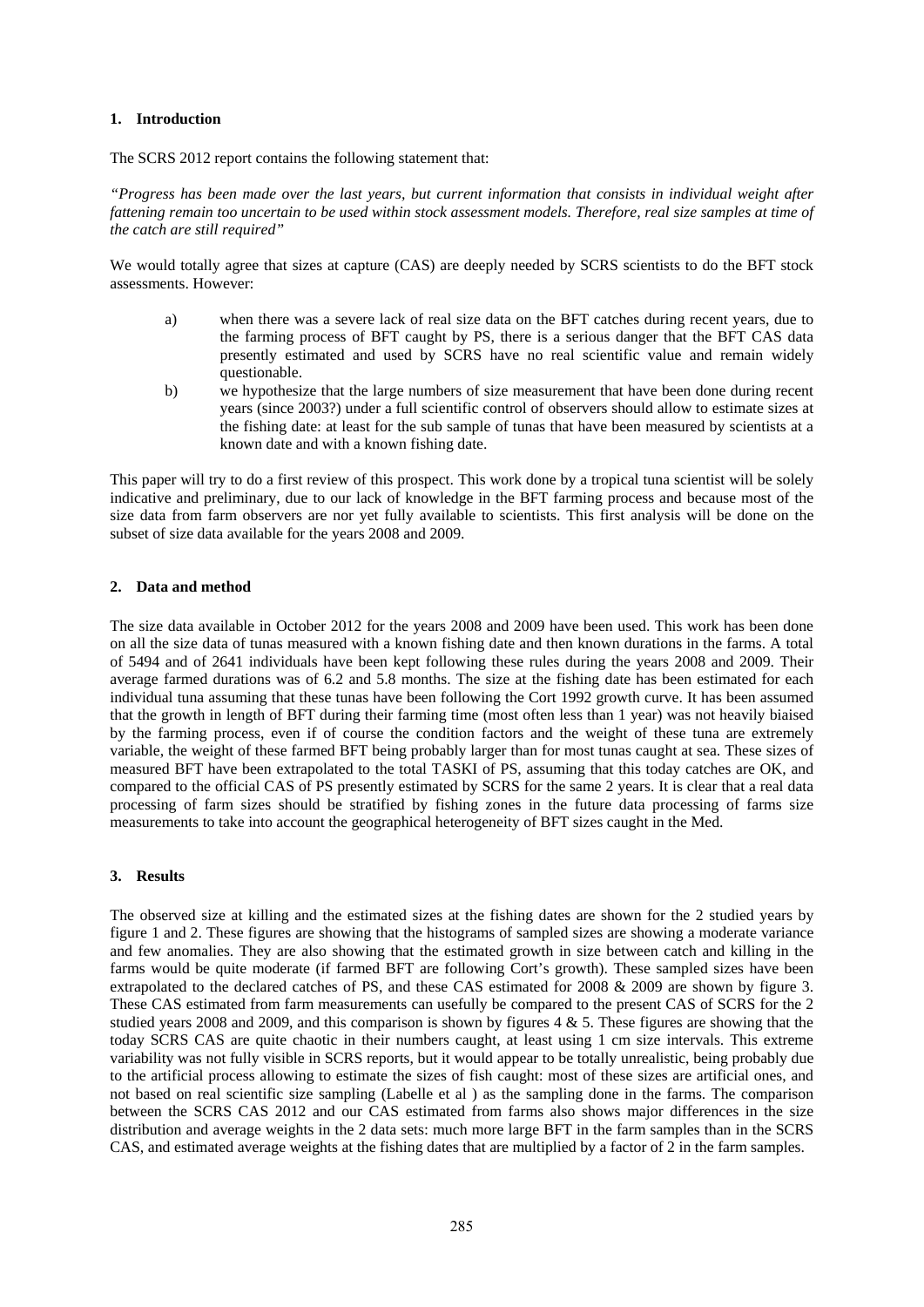### **4. Discussion**

Catch at size of Mediterranean BFT caught by PS constitute a unique case in fishery statistics worldwide, because all these BFT are declared to ICCAT and registered one by one. In such context, if the size sampling process in the farms do allow to estimate the sizes at the fishing dates, the yearly catch at size can be estimated directly. This "direct knowledge" of the CAS is totally different from the traditional way to estimate CAS, starting from a small size sample and extrapolating it to a given known total catch. This major peculiarity of the Medit BFT CAS should always be kept in mind and fully used in the data processing. This peculiar process should for instance allow to validate or not the total numbers of BFT estimated during recent years in the CAS used by SCRS: these numbers should be consistent with the numbers of ICCAT certificates and the size of these fishes should be compatible with the measured sizes at killing and with the expected growth of BFT tunas. It should easily be accepted by SCRS scientists that when the growth in weight of farmed tuna is very large and fast during the period of farming for instance a 30% of increase in few months. However, there are strong reasons to assume that the growth in length is probably similar to the theoretical growth of BFT, or simply showing a growth rate in length 10% of 20% faster that at liberty, but during the short period of time in the farms. This basic uncertainty in the growth in length of the farmed tunas should then be quite easily incorporated in the estimation of the CAS. These rules would not apply well to the peculiar case of BFT in the Serbian farms that are caught at small sizes and farmed during long period.

There is today a wide uncertainty in the knowledge of exact fishing dates of BFT killed in the farms, especially during recent years (2010-2012). If this problem of knowing the fishing dates of killed fishes cannot be solved, an alternate "sub-optimal" solution would possibly be to assume that all tunas caught by PS have been fished at a given artificial date, for instance on June  $15<sup>th</sup>$ , (or using an alternate better date), at the peak date of the spawning season. This alternate hypothesis would allow to use all size data collected in the farms, and it would probably induce only minor potential bias, as there is no doubt that the fishing season of PS in the Mediterranean Sea is always of very limited duration, in relation with the short spawning season of this species.

One of the major remaining difficulty will be to estimate the total yearly catches in weight (or TASKI), at the fishing dates of these estimated CAS: there is no doubt that the condition factors of BFT are widely fluctuating before, during and after the spawning season, in relation with the large amount of energy needed for the large scale spawning migration and the maturation of the gonads. As a result, it will be quite uncertain to estimate the theoretical weight of the CAS at the fishing dates based on an average length weight relationship: if the tuna were exhausted and lean at the date of fishing, their real weight would me much lower that this average weight It will be impossible to solve this basic biological uncertainty. Our recommendation is that SCRS should decide to work on the artificial but strong hypothesis that the weight of the CAS should be estimated using an average length weight relationship to estimate the weight caught, based on a realistic CAS. The average relationship estimated for BFT caught by PS during the spring fishing season should preferably be used. At this stage, it can be hypothesized based on the 2008 & 2009 size data, that recent BFT catches by PS could have been OK in term of the numbers of fish caught, but that their average weight could have been widely underestimated by skippers: voluntarily, in order to catch more fish than the individual TAC of their vessels, or involuntarily, because the real sizes of the tunas swimming in the net may be difficult to estimate, by the skipper and the divers. A subsequent fundamental question is that the total catches of BFT declared during recent years by purse seiners could have been under declared. Consequently, alternate potential TASKI of Mediterranean BFT should be estimated during recent years, based (1) on the known total number of fishes sold by the farms (ICCAT certificates) and (2) on the CAS at the fishing dates estimated from the size measurements done at killing in the farms. Then there is no doubt that SCRS should do as soon as possible and before its next stock assessment this full scale comprehensive analysis of the sizes of BFT that have been sampled in the farms by scientists since 2003, potentially leading to a revision of PS BFT TASKI. This work should of course be done using all the commercial data available today: ICCAT certificates and import of BFT to Japan (Bregazzi files).

## **5. Conclusion**

These results are preliminary and solely indicative, but very well in phase with previous an. Work submitted to SCSR in 2010. These estimated sizes based on large numbers of well measured BFT are very strong and they would strongly contradict the SCRS conclusion that size data from the farms cannot be used to estimate the CAS of Mediterranean BFT caught by PS. These sizes measured in the farms are clearly totally different from the sizes caught used by SCRS to estimate the BFT stock status. This paper would then pressure the SCRS: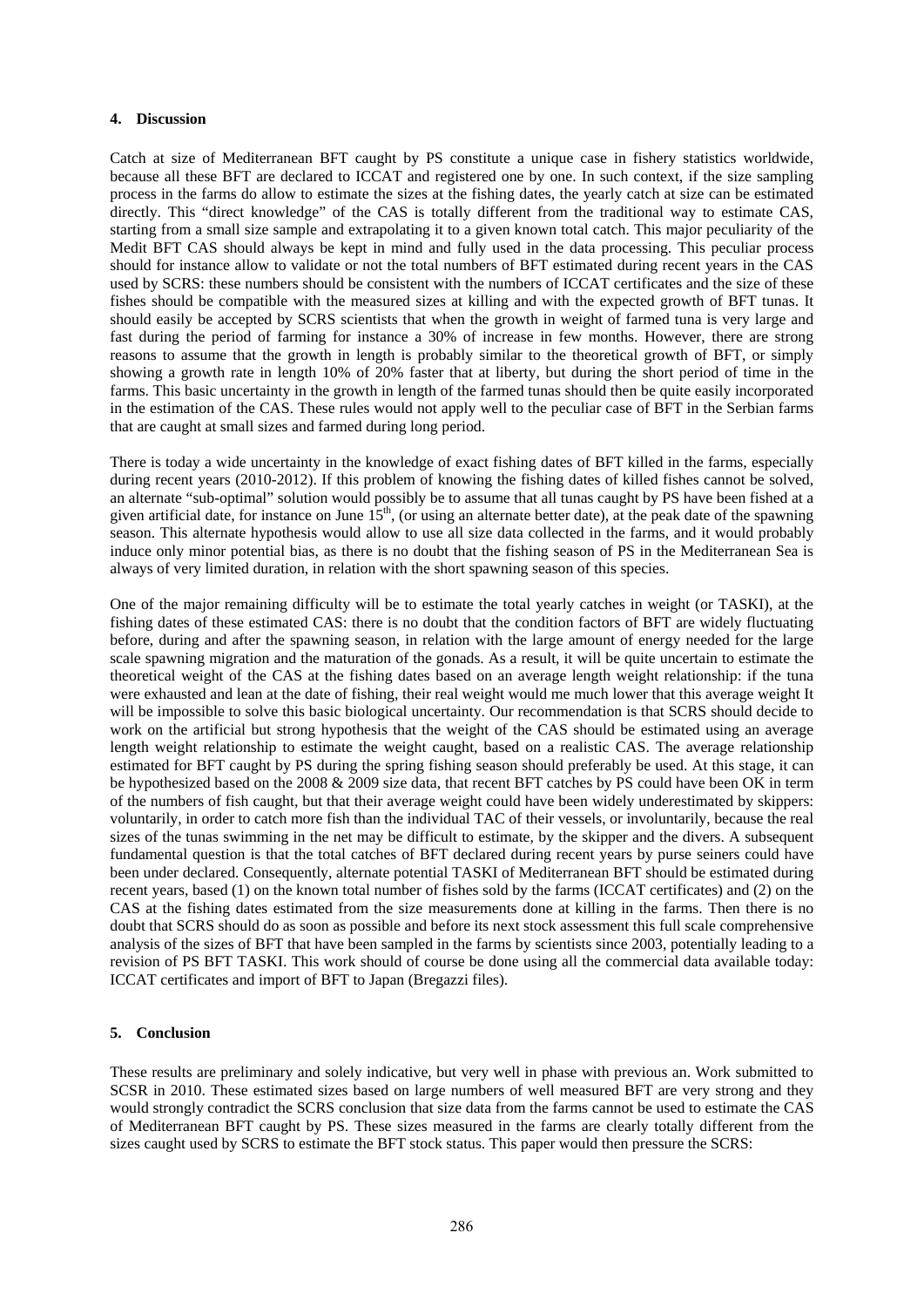- a) to do as soon as possible an in depth analysis of all size data collected in farms during the last 10 years and to extrapolate these samples to potentially revised  $\&$  increased catches, and
- b) to use these results in its future stock assessments, based on the following cascading facts:
- That the presently estimated CAS of Medit PS appears to be widely or totally unrealistic, due to multiple reasons
- That since 2003, large and increasing high quality size numbers of samples are permanently available from the farms,
- That the growth in length of these tunas can be easily and well estimated without major bias during the quite limited periods of the farming in most farms (outside Croatia),
- That a well stratified data processing of sizes caught in the farm should combine the 3 sets of size data that are now (and surprisingly?) quite independent in the ICCAT data bases (sizes submitted by countries, by inspectors and obtained from the GBYP). A potential risk of redundancy between these data sets should not impede to do this data processing, as this potential redundancy in the sizes sampled cannot introduce a significant bias in such a stratified data processing.

## **Literature**

- An. ATRT, Greenpeace, MarViva & WWF 2010. Size structureof the Atlantic bluefin tuna fished and farmed in the Mediterranean between 2002 & 2009 as revealed by the Japanese fresh market. Collect. Vol. Sci. Pap. ICCAT, 66(3): 1142-1151.
- Carter, C. G., Seeto, G. S., Smart, A., Clarke, S., & van Barneveld, R. (1998). Correlates of growth in farmed juvenile southern bluefin tuna thunnus maccoyii (castelnau). *Aquaculture, 161*(1-4), 107-119.
- Cort, J. L., 2009. Growth and the equation applied to the Eastern bluefin tuna (*Thunnus thynnus*) stock of the North Atlantic, 20 years on ICCAT. SCRS/2009/124, 29p.
- Labelle, M., Hoch, T., & Liorzou, B. (1997). Analysis of the 1970-95 bluefin sale records from french seine catches in the mediterranean. Rec Doc Scient ICCAT*, 46*(2) 140-149
- Gordoa, A. (2010). Estimating the fattening factor of atlantic bluefin tuna (thunnus thynnus) on tuna farms: Ametlla de mar facility as a case study. *ICCAT Rec Doc Scient, 65*(3), 848-857.
- Percin, F., & Akyol, O. (2009). Length-weight and length-length relationships of the bluefin tuna, thunnus thynnus L., in the turkish part of the eastern mediterranean sea. *Journal of Applied Ichthyology, 25*(6), 782-784.
- Rubio A.J. and M. Ortiz 2012. Review and preliminary analysis of size frequency samples of bluefin tuna 1952- 2010. Doc. SCRS/2012/116.